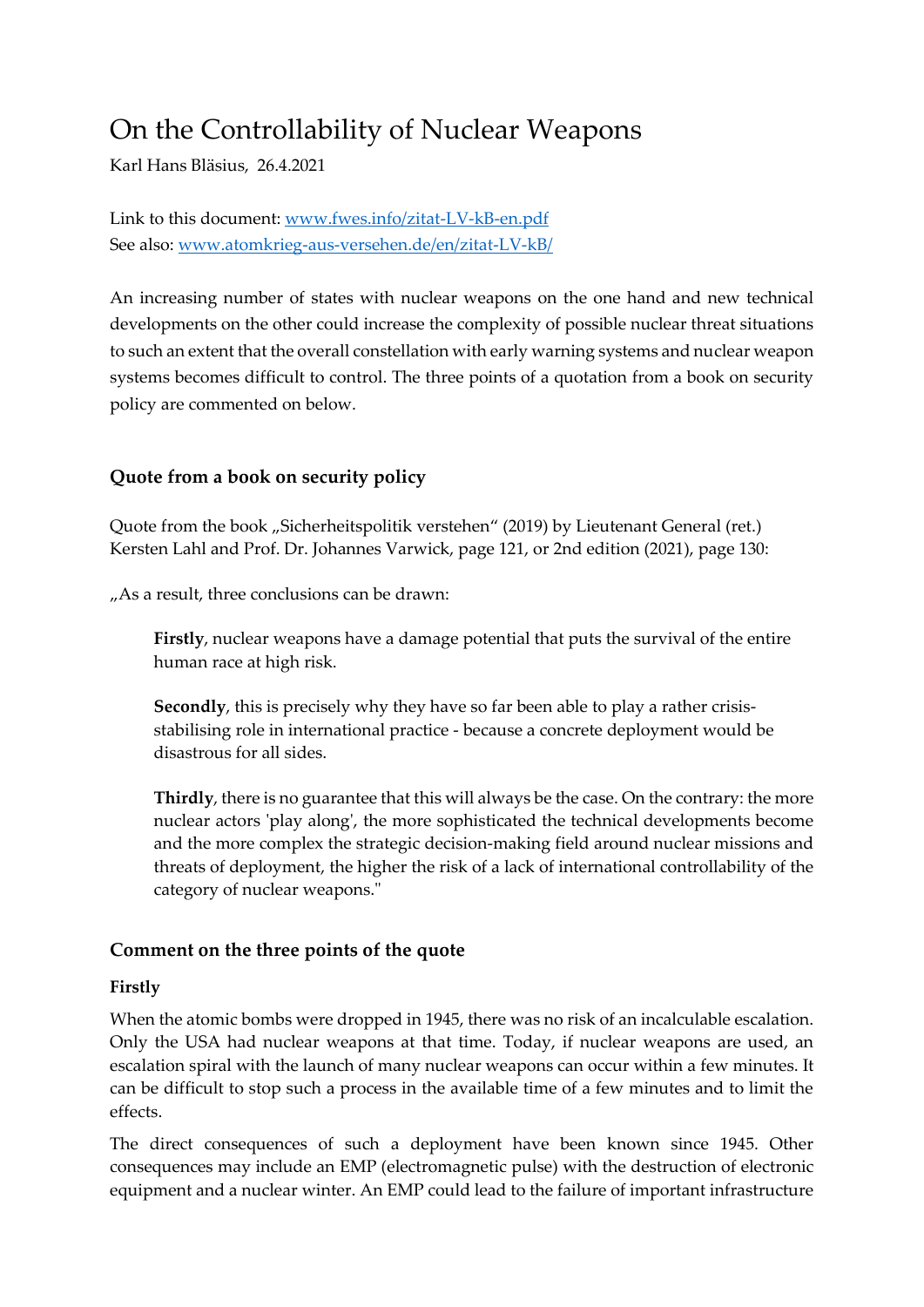systems such as power supply. Even a limited nuclear war, e.g. between India and Pakistan, can lead to a prolonged nuclear winter, according to the latest climate research, which would cover the entire earth and ruin agriculture worldwide. In the event of a nuclear war, therefore, the survival of the entire human race is at risk.

### **Secondly**

The deterrence doctrine states that the outbreak of nuclear war is prevented by having a second-strike capability. Whoever is attacked can wait for the impact of nuclear weapons and still have enough time and potential afterwards to carry out a devastating counter-attack. In the catchphrase: "He who shoots first, dies second". In the case of a vulnerable second-strike capability, a counter-strike could also be launched on the basis of early detection of an enemy attack (referred to as "launch on warning") before the attacking nuclear missiles strike, making a counter-reaction difficult or impossible. Early warning systems based on sensors and very complex computer networks have been developed for this purpose.

In early warning systems, false alarms can occur for a wide variety of reasons (e.g. hardware, software, operating errors or incorrect evaluation of sensor signals). In times of peace and phases of political detente, the risks are very low that the evaluation of an alarm message will lead to a nuclear attack. The situation can change drastically if there are political crisis situations, possibly with mutual threats, or if other events occur in temporal connection with a false alarm that could be related to the alarm message. Even if the deterrence strategy has so far prevented further deliberate nuclear weapons deployments, it does not protect against nuclear war by mistake. In the past, there have been some situations where it was only through great luck that nuclear war did not occur by mistake.

## **Thirdly**

The risk of nuclear war is expected to rise sharply in the coming years and decades. Climate change will lead to more crises and new technical developments will increase the complexity of early warning systems to such an extent that the controllability of such systems will become increasingly difficult.

Climate change will probably lead to various regions becoming uninhabitable and thus cause more climate refugees. The available living space will become smaller, important resources, such as water, scarcer. As a result, there will be more frequent political crises and possibly even armed conflicts in the future. As a result, missile attack reports in early warning systems will become much more dangerous.

In recent years, a new arms race has begun in various military dimensions. Most of these developments are still in the early stages and the consequences are hardly calculable. This applies to new delivery systems for nuclear weapons, such as hypersonic missiles, the planned weaponisation of space, the expansion of cyber warfare capabilities and the increasing use of artificial intelligence systems up to autonomous weapon systems. All these aspects also play a role in early warning systems to detect attacks with nuclear missiles and will significantly increase the complexity of these systems. Potential cyber attacks are also incalculable, whereby components or data of an early warning system could be manipulated.

The further development of weapon systems with higher accuracy and ever shorter flight times (hypersonic missiles) will increasingly require artificial intelligence (AI) techniques to